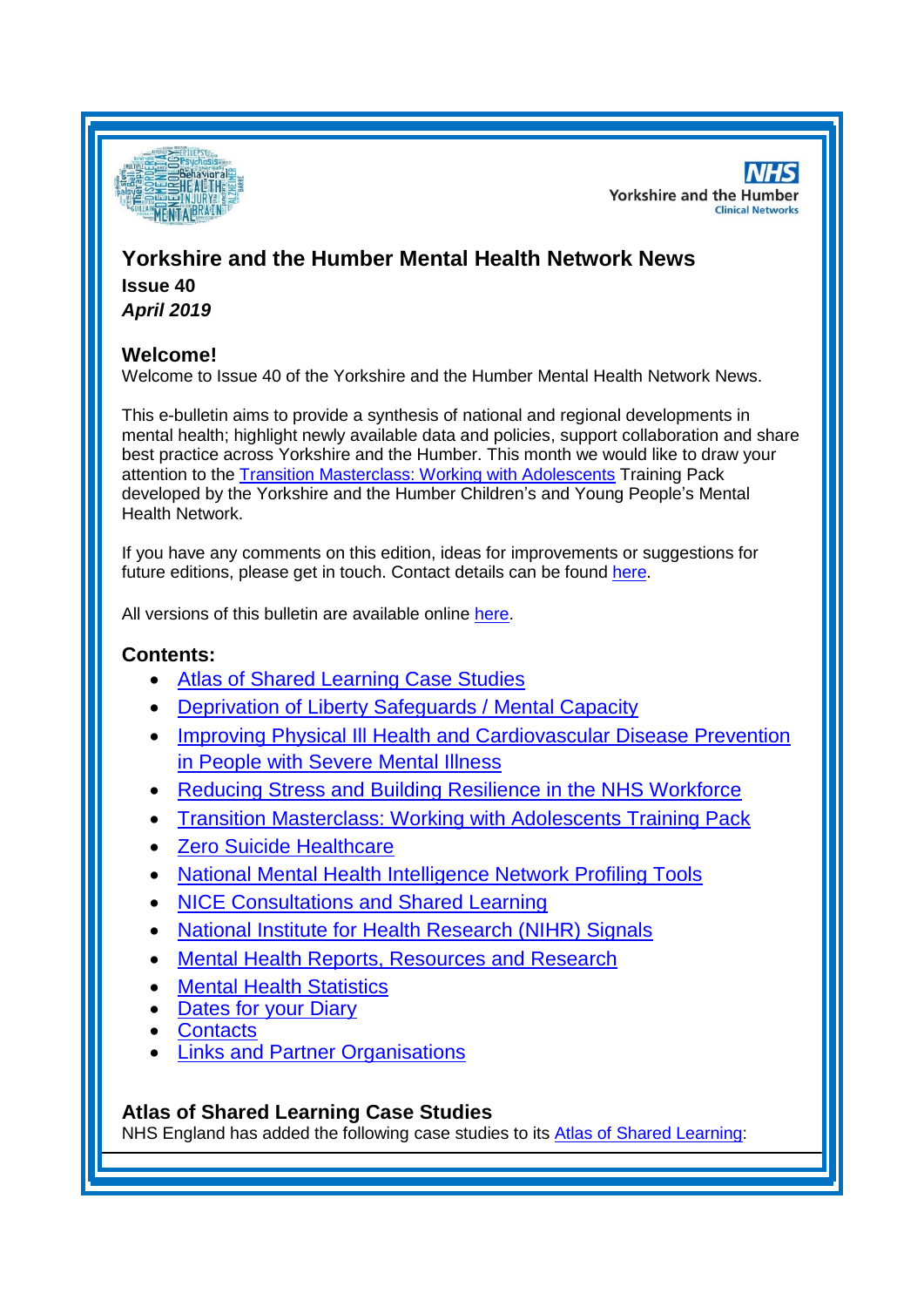- Use of positive behaviour support in conjunction with the STOMP initiative to [support the reduction of psychotropic medication use](https://www.england.nhs.uk/atlas_case_study/use-of-positive-behaviour-support-in-conjunction-with-the-stomp-initiative-to-support-the-reduction-of-psychotropic-medication-use/)
- [South London Mental Health and Community Partnership \(SLP\) Nursing](https://www.england.nhs.uk/atlas_case_study/south-london-mental-health-and-community-partnership-slp-nursing-development-programme/)  [Development Programme](https://www.england.nhs.uk/atlas_case_study/south-london-mental-health-and-community-partnership-slp-nursing-development-programme/)
- [Positive behavioural support at the non-profit social enterprise PBS4](https://www.england.nhs.uk/atlas_case_study/positive-behavioural-support-at-the-non-profit-social-enterprise-pbs4/)

The case studies in the Atlas provide quantifiable evidence of how nursing, midwifery and care staff have led change, identifying and addressing unwarranted variation in practice, contributed to closing the three gaps as described in the Five Year Forward View and delivered the Triple Aim outcomes of better outcomes, experience and use of resources.

# <span id="page-1-1"></span>**Deprivation of Liberty Safeguards / Mental Capacity**

The Department of Health and Social Care has published [Government Response to the](https://www.gov.uk/government/publications/government-response-to-the-joint-committee-on-human-rights-7th-and-12th-reports)  [Joint Committee on Human Rights 7th and 12th Reports.](https://www.gov.uk/government/publications/government-response-to-the-joint-committee-on-human-rights-7th-and-12th-reports) This command paper sets out the government's response to the Joint Committee on Human Rights 7th and 12th reports in the 2017 to 2019 session:

- The right to freedom and safety: reform of the deprivation of liberty safeguards
- Legislative scrutiny: Mental Capacity (Amendment) Bill

## <span id="page-1-2"></span>**Improving Physical Ill Health and Cardiovascular Disease Prevention in People with Severe Mental Illness**

The opportunities to improve physical health and prevent cardiovascular disease (CVD) in people with severe mental illness within England are considerable. The new [NHS](https://ccgbulletin.cmail19.com/t/d-l-pzdya-cdyegjt-b/)  [RightCare toolkit](https://ccgbulletin.cmail19.com/t/d-l-pzdya-cdyegjt-b/) provides local health systems with guidance on early detection, primary prevention, long term management of modifiable risks, and personalised care. In doing so, people with severe mental illness and at risk of CVD should achieve better health outcomes. The toolkit provides a national case for change and a set of resources to support local health systems to concentrate their improvement efforts where there is greatest opportunity to address variation and improve population health. Local Health Systems can contact their [NHS RightCare Delivery Partner](https://ccgbulletin.cmail19.com/t/d-l-pzdya-cdyegjt-n/) for support in using this resource.

# <span id="page-1-3"></span>**Reducing Stress and Building Resilience in the NHS Workforce**

Health Education England has published [Workforce Stress and the Supportive](https://www.hee.nhs.uk/news-blogs-events/news/meeting-challenge-reducing-stress-building-resilience-nhs-workforce) Organisation – [A Framework for Improvement through Reflection, Curiosity and](https://www.hee.nhs.uk/news-blogs-events/news/meeting-challenge-reducing-stress-building-resilience-nhs-workforce)  [Change.](https://www.hee.nhs.uk/news-blogs-events/news/meeting-challenge-reducing-stress-building-resilience-nhs-workforce) This framework aims to help health and social care employers improve the mental wellbeing of their employees. It challenges employers to give greater consideration to the impact workforce stress has on staff and look at the role they can play in providing better support to staff who may need it.

# <span id="page-1-0"></span>**Transition Masterclass: Working with Adolescents Training Pack**

The Yorkshire and the Humber Children's and Young People's Mental Health Network has produced a training pack for services working with adolescents. The training pack intends to provide mental health service colleagues with a better understanding of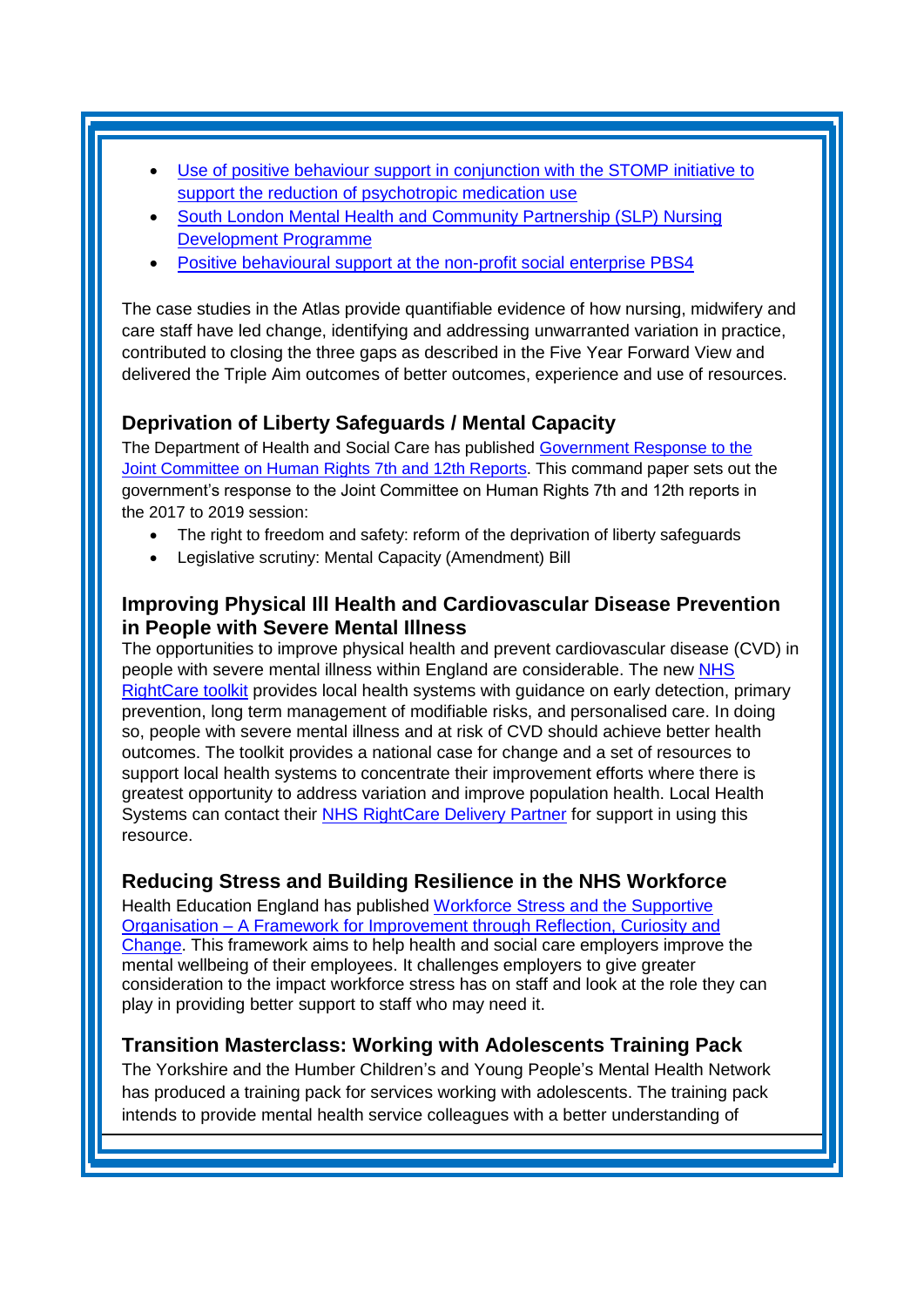adolescent development and the impact upon behaviours and interactions, particularly in the context of transition. It also intends to provide adult mental health service colleagues with practical advice on how to engage adolescents. The training pack can be accessed [here.](http://www.yhscn.nhs.uk/media/PDFs/children/Docs%20and%20Links/Transition-Masterclass-Working-With-Adolescents-TrainingPack.pdf)

# <span id="page-2-0"></span>**Zero Suicide Healthcare**

NHS Clinical Commissioners has joined together with organisations and individuals from more than 20 countries to release the [International Declaration for Zero Suicide](https://www.nhscc.org/latest-news/nhscc-joins-call-for/)  [Healthcare.](https://www.nhscc.org/latest-news/nhscc-joins-call-for/) The Rotterdam Declaration outlines the key drivers for successful implementation of Zero Suicide Healthcare which is a call to action to protect patients who enter the health system, their relatives and staff against the tragedy of suicide.

## **National Mental Health Intelligence Network Profiling Tools**

The [Crisis Care Profile](http://links.govdelivery.com/track?type=click&enid=ZWFzPTEmbXNpZD0mYXVpZD0mbWFpbGluZ2lkPTIwMTkwNDAyLjQwODkyNzEmbWVzc2FnZWlkPU1EQi1QUkQtQlVMLTIwMTkwNDAyLjQwODkyNzEmZGF0YWJhc2VpZD0xMDAxJnNlcmlhbD0xNzA5NzYyMyZlbWFpbGlkPXNhcmFoLmJvdWxAbmhzLm5ldCZ1c2VyaWQ9c2FyYWguYm91bEBuaHMubmV0JnRhcmdldGlkPSZmbD0mZXh0cmE9TXVsdGl2YXJpYXRlSWQ9JiYm&&&101&&&https://fingertips.phe.org.uk/profile-group/mental-health/profile/crisis-care) is currently going through a review process. Following end user consultation, a number of indicators have been removed from the profile in April. To view the list of removed indicators and the reasons for these removals visit the recent updates section of the profile. for a full list of removed indicators. Replacement indicators will be considered as part of further re-development of the profile.

The National Mental Health Intelligence Network (NMHIN) has been conducting further developments on their suite of mental health profiling tools. Click on the links below to access the updates:

- [Common Mental Health Disorders](http://links.govdelivery.com/track?type=click&enid=ZWFzPTEmbXNpZD0mYXVpZD0mbWFpbGluZ2lkPTIwMTcxMjA1LjgxOTE2MDgxJm1lc3NhZ2VpZD1NREItUFJELUJVTC0yMDE3MTIwNS44MTkxNjA4MSZkYXRhYmFzZWlkPTEwMDEmc2VyaWFsPTE2OTcwMTE4JmVtYWlsaWQ9c2FyYWguYm91bEBuaHMubmV0JnVzZXJpZD1zYXJhaC5ib3VsQG5ocy5uZXQmdGFyZ2V0aWQ9JmZsPSZleHRyYT1NdWx0aXZhcmlhdGVJZD0mJiY=&&&104&&&https://fingertips.phe.org.uk/profile-group/mental-health/profile/common-mental-disorders)
- **[Crisis Care](http://links.govdelivery.com/track?type=click&enid=ZWFzPTEmbXNpZD0mYXVpZD0mbWFpbGluZ2lkPTIwMTcxMjA1LjgxOTE2MDgxJm1lc3NhZ2VpZD1NREItUFJELUJVTC0yMDE3MTIwNS44MTkxNjA4MSZkYXRhYmFzZWlkPTEwMDEmc2VyaWFsPTE2OTcwMTE4JmVtYWlsaWQ9c2FyYWguYm91bEBuaHMubmV0JnVzZXJpZD1zYXJhaC5ib3VsQG5ocy5uZXQmdGFyZ2V0aWQ9JmZsPSZleHRyYT1NdWx0aXZhcmlhdGVJZD0mJiY=&&&105&&&https://fingertips.phe.org.uk/profile-group/mental-health/profile/crisis-care)**
- [Mental Health and Wellbeing JSNA Profile](http://links.govdelivery.com/track?type=click&enid=ZWFzPTEmbXNpZD0mYXVpZD0mbWFpbGluZ2lkPTIwMTcxMjA1LjgxOTE2MDgxJm1lc3NhZ2VpZD1NREItUFJELUJVTC0yMDE3MTIwNS44MTkxNjA4MSZkYXRhYmFzZWlkPTEwMDEmc2VyaWFsPTE2OTcwMTE4JmVtYWlsaWQ9c2FyYWguYm91bEBuaHMubmV0JnVzZXJpZD1zYXJhaC5ib3VsQG5ocy5uZXQmdGFyZ2V0aWQ9JmZsPSZleHRyYT1NdWx0aXZhcmlhdGVJZD0mJiY=&&&106&&&https://fingertips.phe.org.uk/profile-group/mental-health/profile/mh-jsna)
- [Severe Mental Illness](http://links.govdelivery.com/track?type=click&enid=ZWFzPTEmbXNpZD0mYXVpZD0mbWFpbGluZ2lkPTIwMTcxMjA1LjgxOTE2MDgxJm1lc3NhZ2VpZD1NREItUFJELUJVTC0yMDE3MTIwNS44MTkxNjA4MSZkYXRhYmFzZWlkPTEwMDEmc2VyaWFsPTE2OTcwMTE4JmVtYWlsaWQ9c2FyYWguYm91bEBuaHMubmV0JnVzZXJpZD1zYXJhaC5ib3VsQG5ocy5uZXQmdGFyZ2V0aWQ9JmZsPSZleHRyYT1NdWx0aXZhcmlhdGVJZD0mJiY=&&&108&&&https://fingertips.phe.org.uk/profile-group/mental-health/profile/severe-mental-illness)
- [Suicide Prevention Profile](http://links.govdelivery.com/track?type=click&enid=ZWFzPTEmbXNpZD0mYXVpZD0mbWFpbGluZ2lkPTIwMTgwNjA1LjkwNzEwNzExJm1lc3NhZ2VpZD1NREItUFJELUJVTC0yMDE4MDYwNS45MDcxMDcxMSZkYXRhYmFzZWlkPTEwMDEmc2VyaWFsPTE3MDEzODU4JmVtYWlsaWQ9c2FyYWguYm91bEBuaHMubmV0JnVzZXJpZD1zYXJhaC5ib3VsQG5ocy5uZXQmdGFyZ2V0aWQ9JmZsPSZleHRyYT1NdWx0aXZhcmlhdGVJZD0mJiY=&&&104&&&https://fingertips.phe.org.uk/profile-group/mental-health/profile/suicide)

To receive updates directly from NMHIN visit the [PHE subscriptions page](http://links.govdelivery.com/track?type=click&enid=ZWFzPTEmbXNpZD0mYXVpZD0mbWFpbGluZ2lkPTIwMTgwMjA3Ljg0OTY1MzgxJm1lc3NhZ2VpZD1NREItUFJELUJVTC0yMDE4MDIwNy44NDk2NTM4MSZkYXRhYmFzZWlkPTEwMDEmc2VyaWFsPTE2OTgzNDk5JmVtYWlsaWQ9c2FyYWguYm91bEBuaHMubmV0JnVzZXJpZD1zYXJhaC5ib3VsQG5ocy5uZXQmdGFyZ2V0aWQ9JmZsPSZleHRyYT1NdWx0aXZhcmlhdGVJZD0mJiY=&&&107&&&https://public.govdelivery.com/accounts/UKHPA/subscribers/new?preferences=true) and select 'Mental Health Dementia and Neurology'.

## <span id="page-2-1"></span>**NICE Consultations and Shared Learning**

NICE has published **NICE**impact mental health. This report considers how NICE evidence-based guidance has contributed to improvements in the care of people with mental health conditions. The reports are based on data showing the uptake of our guidance and quality statement measures from national audits, reports, surveys and indicator frameworks.

NICE and SCIE have published [Improving young people's experiences in transition to](https://www.nice.org.uk/about/nice-communities/social-care/quick-guides/improving-young-people-s-experiences-in-transition-to-and-from-inpatient-mental-health-settings) [and from inpatient mental health settings.](https://www.nice.org.uk/about/nice-communities/social-care/quick-guides/improving-young-people-s-experiences-in-transition-to-and-from-inpatient-mental-health-settings) This is a quick guide for mental health practitioners supporting young people. It provides the key points from the NICE guideline (NG53) and quality standard (QS159) on this topic.

NICE has published the following Surveillance Reports:

• [Behaviour Change: Individual Approaches \(PH49, 2014\)](https://www.nice.org.uk/guidance/ph49/resources/2019-exceptional-surveillance-of-behaviour-change-individual-approaches-nice-guideline-ph49-6716978749/chapter/Surveillance-decision?tab=evidence&utm_source=Surveillance+report+alerts&utm_campaign=5dbf26114e-EMAIL_CAMPAIGN_2019_04_08_09_38&utm_medium=email&utm_term=0_e232b91fb2-5dbf26114e-169540553) – surveillance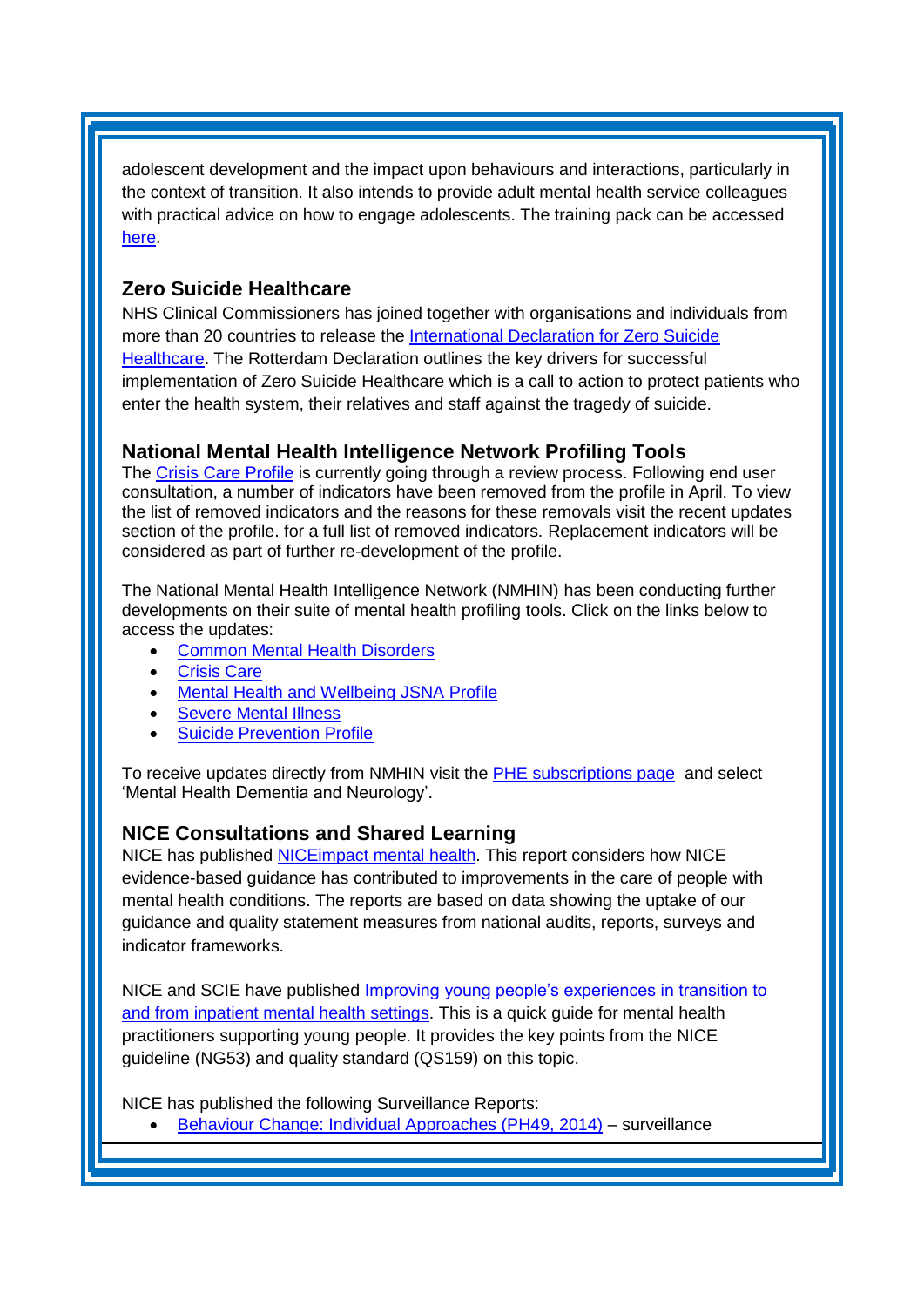decision: NICE will not update the guideline

• [Psychosis and Schizophrenia in Adults: Prevention and Management \(CG178,](https://www.nice.org.uk/guidance/cg178/resources/2019-exceptional-surveillance-of-psychosis-and-schizophrenia-in-adults-prevention-and-management-nice-guideline-cg178-6718794445/chapter/Surveillance-decision?tab=evidence&utm_source=Surveillance+report+alerts&utm_campaign=5dbf26114e-EMAIL_CAMPAIGN_2019_04_08_09_38&utm_medium=email&utm_term=0_e232b91fb2-5dbf26114e-169540553)  [2014\)](https://www.nice.org.uk/guidance/cg178/resources/2019-exceptional-surveillance-of-psychosis-and-schizophrenia-in-adults-prevention-and-management-nice-guideline-cg178-6718794445/chapter/Surveillance-decision?tab=evidence&utm_source=Surveillance+report+alerts&utm_campaign=5dbf26114e-EMAIL_CAMPAIGN_2019_04_08_09_38&utm_medium=email&utm_term=0_e232b91fb2-5dbf26114e-169540553) – surveillance decision: NICE will not update the guideline

These reports provide a summary of new evidence published related to a NICE guideline and include the decision that NICE has taken about the need to update the guideline.

NICE has also published the following Shared Learning:

• Dramatherapy in Early [Intervention in Psychosis](https://www.nice.org.uk/sharedlearning/dramatherapy-in-early-intervention-in-psychosis) – Leeds and York

Finally, NICE has published the following information on Key Therapeutic Topics:

• KTT24: [Suicide prevention: optimising medicines and reducing access to](https://www.nice.org.uk/advice/ktt24)  [medicines as a means of suicide](https://www.nice.org.uk/advice/ktt24)

<span id="page-3-0"></span>This document summarises the evidence base on suicide prevention: optimising medicines and reducing access to medicines as a means of suicide. It is a key therapeutic topic that has been identified to support medicines optimisation. It is not formal NICE guidance.

#### **National Institute for Health Research (NIHR) Signals**

The latest series of summaries of recently published research by the NIHR contain information on:

- [Various drugs are effective and well-tolerated for generalised anxiety disorder](https://discover.dc.nihr.ac.uk/content/signal-000754/generalised-anxiety-disorder-medications-reviewed)
- [New insights into how ethnicity and culture affect maternal mental health](https://discover.dc.nihr.ac.uk/content/signal-000762/maternal-mental-health-ethnicity-and-culture)

The summaries intend to provide decision makers in health and social care organisations with evidence they can use to improve patient care.

#### <span id="page-3-1"></span>**Mental Health Reports, Resources and Research**

The Centre for Mental Health has published A Vision for Prevention: Priorities for the [Government's Green Paper on Health Prevention.](https://www.centreformentalhealth.org.uk/vision-prevention) This document summarises the key areas where prevention can make a difference in relation to mental health and wellbeing.

The Centre for Mental Health has published [Reforming the Mental Health Act.](https://www.centreformentalhealth.org.uk/reforming-mental-health-act) This document summarises the results of ten studies carried out as part of the Independent Mental Health Act Review (published December 2018). The summary explores issues such as the rising use of the Mental Health Act since 2007; patterns and variations in the use of mental health legislation; approaches to preventing/reducing the use of the Act; compulsory community treatment; and the experiences of patients and carers.

The Children's Commissioner has published [Early Access to Mental Health](https://www.childrenscommissioner.gov.uk/publication/early-access-to-mental-health-support/)  [Support.](https://www.childrenscommissioner.gov.uk/publication/early-access-to-mental-health-support/) This report examines spending on "low-level" mental health support for children in England. "Low-level" mental health services are preventative and early intervention services for treating problems like anxiety and depression or eating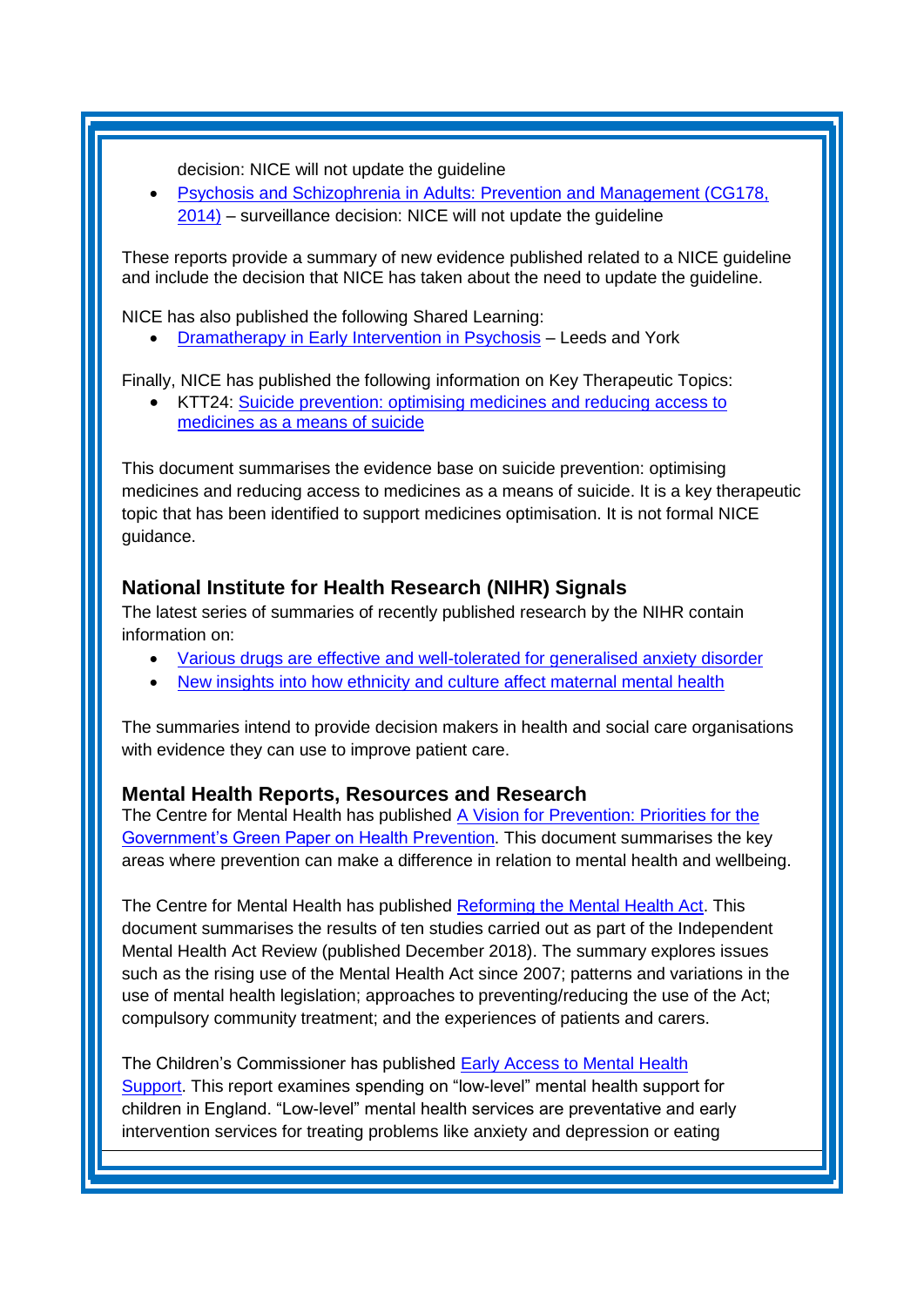disorders. The report shows there were wide variations between areas in how much funding is available: the top 25% of local areas spent at least £1.1 million or more, while the bottom 25% spent £180,000 or less.

The King's Fund has published [Outcomes for Mental Health Services: What Really](https://www.kingsfund.org.uk/publications/outcomes-mental-health-services)  [Matters?](https://www.kingsfund.org.uk/publications/outcomes-mental-health-services) This report examines the pursuit of outcomes by mental health services and highlights how frameworks for measuring outcomes are often too narrowly focused on clinical outcomes. The report challenges mental health services to adopt a broader perspective on outcomes as a basis for collaborating with service users and a foundation for delivering more humane and effective care.

Over the past month NHS England has released the following case studies:

- [Integrated care in action –](https://www.england.nhs.uk/publication/integrated-care-in-action-mental-health/) mental health
- Peer Support Workers use lived experience to support mental health service [users' recovery in the community](https://www.england.nhs.uk/publication/peer-support-workers-use-lived-experience-to-support-mental-health-service-users-recovery-in-the-community/) – West Midlands

The case studies show how integrated care systems are supporting a number of health care areas and how peer support workers in the West Midlands are improving recovery outcomes in mental health services.

Public Health England has published resources from a study to [track prescribing of](https://www.gov.uk/government/publications/psychotropic-drugs-and-people-with-learning-disabilities-or-autism)  [antipsychotics, antidepressants and other psychotropics for people with learning](https://www.gov.uk/government/publications/psychotropic-drugs-and-people-with-learning-disabilities-or-autism)  [disabilities, autism or both.](https://www.gov.uk/government/publications/psychotropic-drugs-and-people-with-learning-disabilities-or-autism) This study was commissioned to devise a method to report the impact of the programme to stop overmedication for people with learning disabilities, autism or both (STOMP). It provides data about the extent and trends in the use of psychotropic drugs between January 2010 and December 2017.

## <span id="page-4-0"></span>**Mental Health Statistics**

The following statistics have recently been released please click on the links to review further:

- <span id="page-4-1"></span>• [Learning disability services monthly statistics provisional statistics](https://digital.nhs.uk/data-and-information/publications/statistical/learning-disability-services-statistics/provisional-statistics-at-march-2019-mhsds-january-2019-final) (At: March 2019, MHSDS: January 2019 Final)
- [Mental Health Services Monthly Statistics](https://digital.nhs.uk/data-and-information/publications/statistical/mental-health-services-monthly-statistics/final-january-provisional-february-2019) Final January, Provisional February 2019
- **[Mental Health Early Intervention in Psychosis](https://www.gov.uk/government/statistics/mental-health-early-intervention-in-psychosis-for-february-2019) February 2019**
- [Out of Area Placements in Mental Health Services](https://digital.nhs.uk/data-and-information/publications/statistical/out-of-area-placements-in-mental-health-services/january-2019) January 2019
- [Psychological Therapies: reports on the use of IAPT services, England](https://digital.nhs.uk/data-and-information/publications/statistical/psychological-therapies-report-on-the-use-of-iapt-services/january-2019-final-including-reports-on-the-iapt-pilots) January 2019 final including reports on the IAPT pilots

# **Dates for your Diary**

**Yorkshire and the Humber Mental Health Network Events:**

• Tuesday 4 June 2019, 10:00-15:30, **Yorkshire and the Humber Senior PWP Network,** Park Plaza, Leeds. To book your place please email [Sarah Boul.](mailto:sarah.boul@nhs.net)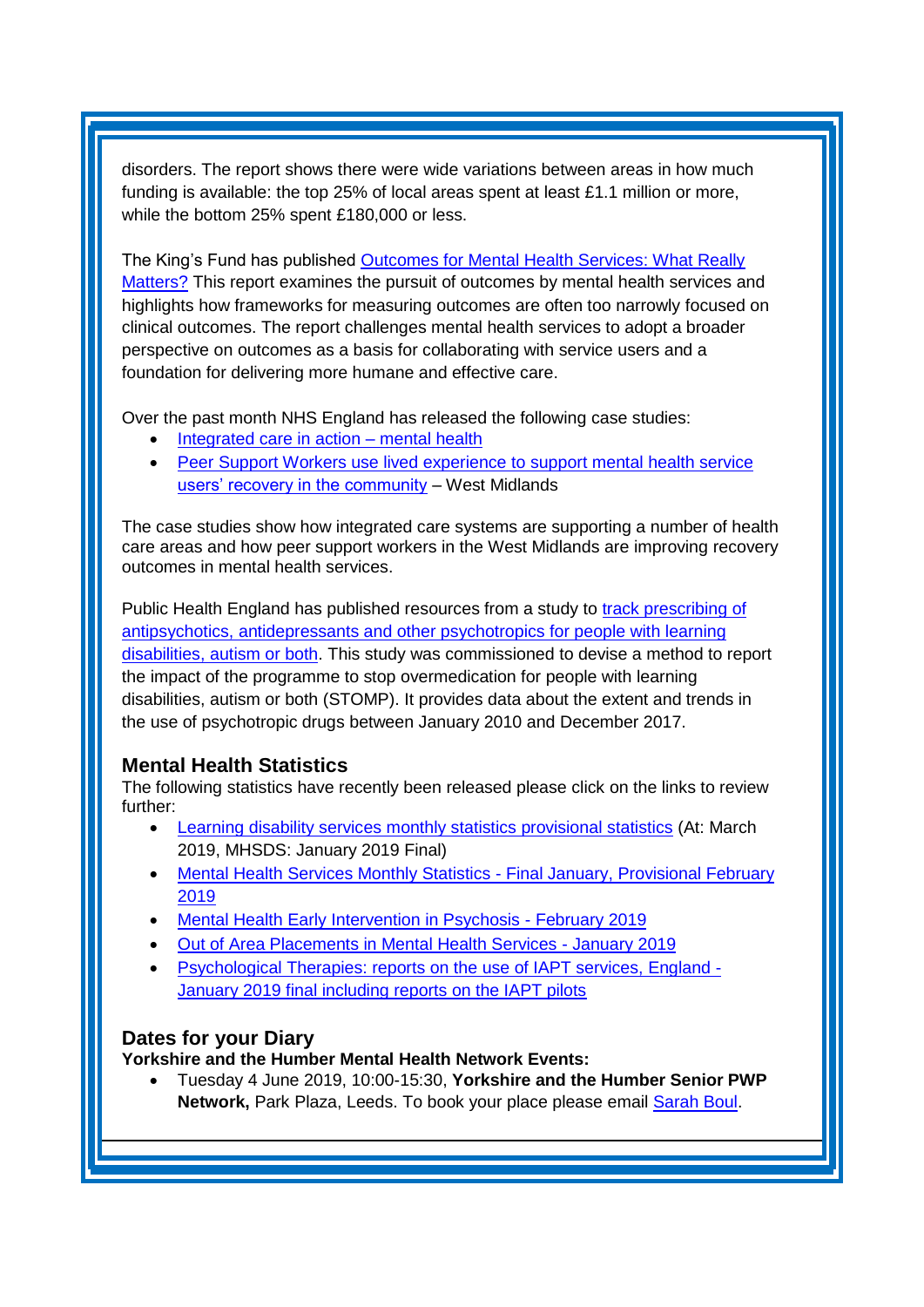- Wednesday 12 June 2019, 09:45-15:45, **Yorkshire and the Humber IAPT Providers' Network, Malmaison, Leeds. To book your place please email <b>Sarah** [Boul.](mailto:sarah.boul@nhs.net)
- Thursday 11 July 2019, 12:30-16:30, **Yorkshire and the Humber EIP Network**, Novotel, Leeds. To book your place please email [Sarah Boul.](mailto:sarah.boul@nhs.net)

#### **Other Events:**

• **SafeTALK Course**, which aims to teach participants four basic steps to recognise if someone is having thoughts of suicide and how to connect them with resources that can help. Available on various dates throughout 2019.

**For further information, and to check course availability, email: [wdu@york.gov.uk](mailto:wdu@york.gov.uk) or visit the website [here.](http://www.yorkworkforcedevelopment.org.uk/)**

- Thursday 16 May 2019, 09:00-17:00, **Improving Student Mental Health Outcomes**, Mary Ward House Conference and Exhibition Centre, London. To book your place click [here.](https://openforumevents.co.uk/events/2019/improving-student-mental-health-outcomes/#book?utm_source=OFE+S3.1+ISMHO19+BOOST+27.02.2019&utm_medium=email&utm_campaign=OFE+S3.1+ISMHO19+BOOST+27.02.2019) NB: There is a cost to attend this event.
- Monday 20 May 2019, 09:00-17:00, **Improving Mental Health Support for Asylum Seekers and Refugees**, London. To book your place click [here.](https://www.healthcareconferencesuk.co.uk/event/1209/book) NB: There is a cost to attend this event.
- Tuesday 21 and Wednesday 22 May 2019, **Alzheimer's Society Annual Conference**, Kia Oval, London. To book your place click [here.](https://www.cvent.com/events/alzheimer-s-society-annual-conference-2019/registration-7da8e58beb5b4189b0d4c3eb6534efd0.aspx?_ga=2.181597159.1797356724.1553617165-1198774166.1553617165&fqp=true) NB: There is a cost to attend this event but a 10% discount can be deducted using the code ASAC19GENTEN
- Monday 10 June 2019, 09:00-17:00, **Sexual Abuse and Mental Health**, De Vere West 1, London. To book your place click [here.](https://www.healthcareconferencesuk.co.uk/event/1235/book) NB: There is a cost to attend this event.
- Wednesday 12 June 2019, 09:00-12:30, **Learning Disabilities and Autism Care in England**, London. To book your place click [here.](https://www.westminsterforumprojects.co.uk/book/learning-disabilities-and-autism-19) NB: There is a cost to attend this event.
- Friday 21 June 2019, 09:00-17:00, **Improving the Physical Health Outcomes of People with Serious Mental Illness**, London. To book your place click [here.](https://www.healthcareconferencesuk.co.uk/event/1391/book) NB: There is a cost to attend this event.
- Wednesday 26 June 2019, 09:00-17:00, **PWP National Networking Forum 2019**, Birmingham City Football Ground, Birmingham. To book your place click [here.](http://www.iapt-nnf.co.uk/Home/ViewEvent/106?utm_source=SBK%20Healthcare&utm_medium=email&utm_campaign=10284030_1950PT%202nd%20email&dm_i=1SB0,64F7I,MCTTTA,O26GZ,1) NB: There is a cost to attend this event.